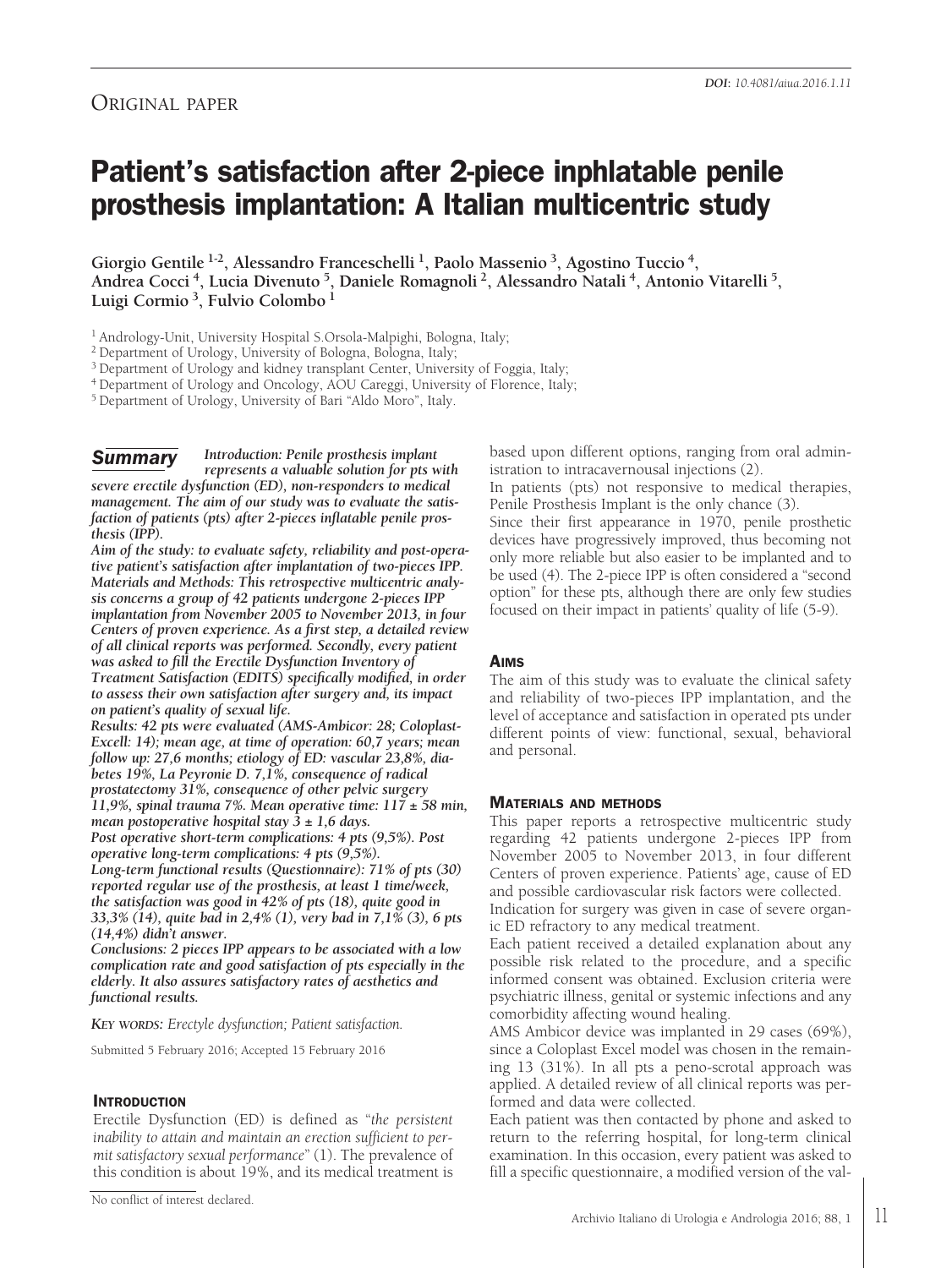idated questionnaire "*Erectile Dysfunction Inventory of Treatment Satisfaction (EDITS)*" (5-6), probing on four fundamental items: frequency of use of the implant, its impact on patient's quality of sexual life, personal evaluation of the outcomes of the operation, from both the functional and aesthetic point of view. Reponses were classified according to a five-point scale, in most cases ranging from "*extremely satisfied* (1)" to "*totally unsatisfied* (5)". Each interview was conducted by the same physician (one for each Institution). During the interview, the patient and his partner were placed in different areas.

#### **RESULTS**

A total of 42 pts were implanted using 2-pieces IPP between November 2005 and November 2013. Mean age at the time of surgery was  $61 \pm 10$ , ranging from 33 to 80. 50% of patients were smokers, 30% were affected by hypertension, 19% had Type 2 Diabetes Mellitus (in effective pharmacological treatment) and 1% had dyslipidemia (Table 1).

None of the patients had been previously implanted. Etiology of ED was: radical prostatectomy (33%), vascular abnormalities (24%), Diabetes mellitus (19%), other pelvic surgery (12%), Peyronie's disease (7%), spinal trauma (5%) Figure 1.

In 29 cases (69%) the AMS Ambicor device was implanted, since a Coloplast Excel model was placed in the remaining 13 (31%). Mean operative time recorded was of  $117 \pm 58$  minutes, no intra-operatory complications had been reported. Antibiotic prophylaxis was administered in the operatory room, and each patient (100%) was given systemic therapy with third generation cephalosporines (cephuroxime) until the hospital discharge. Mean hospital stay was  $3 \pm 1.6$  days.

During hospitalization one patient presented hyperpyrexia, while two required prolonged analgesic therapy for post-operative pain. No blood transfusion was required, and there was no need of surgical revision in any case. Considering long term complications, two patients had prosthesis extrusion due to infection, one patients complained persistent loss of glans sensitivity, one patient presented prosthetic malfunction. In the remaining 37 cases (88%), no late onset complication was documented. Mean follow up time was 27 months. At the follow up no patient was lost: 31 (73%) patients were found to routinely use the prosthesis, 6 (14%) didn't have a partner to use it with, 3 (7%) lost interest in using (two of them because affected by oncological disease, the remaining one because of poor manageability of the implant), and two (4.8%) reported pain at the activation of implant. When asked about the frequency of sexual activity, the response was 2 intercourse per week, average. Analyzing overall patients' satisfaction following the operation, 42% were extremely satisfied, 33% referred to be almost satisfied, the remaining 25% were substantially indifferent to the result. There were no case of total unsatisfaction. 29 pts (70%) found almost full realization of their preoperative expectations, with 67% stated they were ready to use the device. In 90% of cases the operation granted the sexual self confidence the patients were searching for, and 73% of the partners

#### *Table 1.*

*Characteristics of the population enrolled.*

| Age (mean $\pm$ SD) (years) | $61 \pm 10$ |
|-----------------------------|-------------|
| Age range                   | 33-80       |
| <b>Smokers</b>              | 50%         |
| Hypertension                | 30%         |
| Dyslipidemia                | 1%          |
| <b>Diabetes</b>             | 19%         |

interviewed resulted to be fully satisfied. The device was found to be "*user-friendly*" in 76% of the pts and only one patient defined the implant as "*extremely difficult to use*". 27 out of 42 pts (64%) reported to be fully satisfied by the device, once activated, and the majority of pts reported fully satisfaction about the aesthetic appearance of the prosthesis when deactivated. Only three pts complained for the incomplete concealing of the prosthesis. If considering the filling system, only two pts reported a certain "*delay*" in the activation process.

One was not satisfied for the insufficient girth of the shaft, another one referred shortening of the penis and one was unsatisfied for incomplete penile rigidity with full-activated implant. Under the aestethical point of view the overall percentage of appreciation was 95% (40 pts). Only two pts were dissatisfied due to the aspect of the penis when inflated (one for the girth, one for the lenght); moreover, one of them referred to be "*not personally satisfied*" by the overall appearance of the prosthesis. The length of the penis was reported to be increased in 13 of patients, reduced in 8 pts, and unmodified in the remaining 21.

#### *Figure 1.*





#### **DISCUSSION**

IPP is the final option for the treatment of pts with ED (1). This is the only reliable solution for this population. According to our data the 2 piece IPP seems still to play a role in this field.

In our multicentric study no patient was lost during the follow up. The rate of satisfaction results consistent with data of literature (9). It is important to notice that, in our study, there were 15 patients (36%) who were older than 65 years and all of them reported to be almost or very satisfied by the 2-piece IPP function (Figure 2), belonging the low rate of dissatisfaction only to patients younger than 65